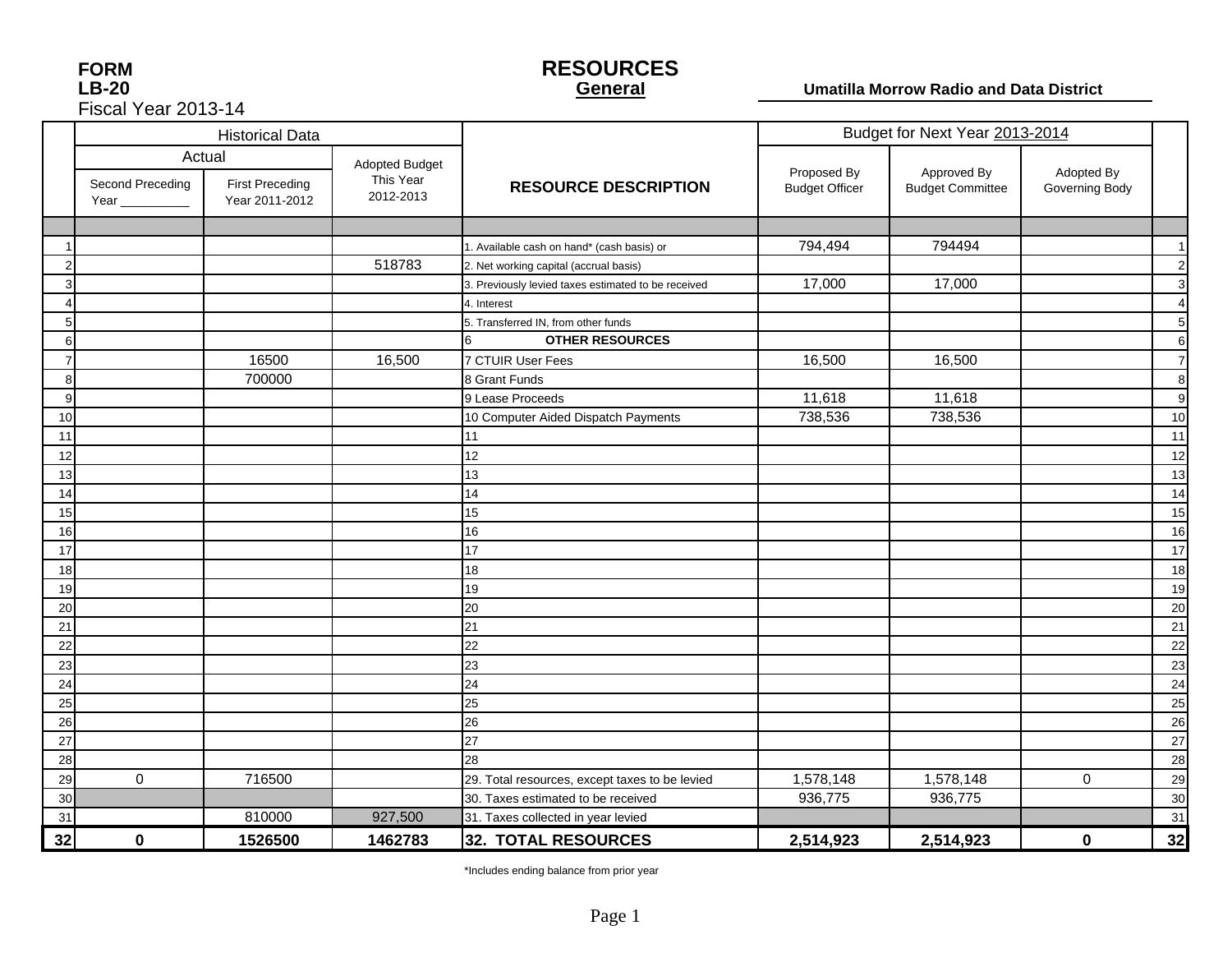## **FORMLB-30**

## **REQUIREMENTS SUMMARY**

## **BY FUND, ORGANIZATIONAL UNIT OR PROGRAM**

General Fund **Contract Contract Contract Contract Contract Contract Contract Contract Contract Contract Contract Contract Contract Contract Contract Contract Contract Contract Contract Contract Contract Contract Contract C** 

Fiscal Year 2013-14

|                 |                  | <b>Historical Data</b> |                       |                                             | Budget For Next Year 2013-2014 |                         |                |                         |
|-----------------|------------------|------------------------|-----------------------|---------------------------------------------|--------------------------------|-------------------------|----------------|-------------------------|
|                 | <b>Actual</b>    |                        | <b>Adopted Budget</b> | <b>EXPENDITURE DESCRIPTION</b>              |                                |                         |                |                         |
|                 | Second Preceding | <b>First Preceding</b> | This Year             |                                             | Proprosed By                   | Approved By             | Adopted By     |                         |
|                 | Year             | 2011-2012              | 2012-2013             |                                             | <b>Budget Officer</b>          | <b>Budget Committee</b> | Governing Body |                         |
|                 |                  |                        |                       | PERSONAL SERVICES                           |                                |                         |                |                         |
|                 |                  |                        | 243,476               | 1 ADMINISTRATION                            | 299,010                        | 309,010                 |                | $\overline{1}$          |
| $\mathcal{P}$   |                  |                        |                       |                                             |                                |                         |                | $\overline{c}$          |
| 3               |                  |                        |                       |                                             |                                |                         |                | 3                       |
| $\Delta$        |                  |                        |                       |                                             |                                |                         |                | $\overline{\mathbf{4}}$ |
| 5               |                  |                        |                       |                                             |                                |                         |                | $\sqrt{5}$              |
| 6               |                  |                        |                       | 6                                           |                                |                         |                | $6\phantom{1}6$         |
| 7               | $\mathbf 0$      | 174200                 | 243476                | <b>7 TOTAL PERSONAL SERVICES</b>            | 299,010                        | 309,010                 |                | $\overline{7}$          |
|                 |                  |                        |                       | MATERIALS AND SERVICES                      |                                |                         |                |                         |
| 8               |                  | 308500                 | 376,642               | 8 ADMINISTRATION                            | 1,086,086                      | 1,086,086               |                | 8                       |
| 9               |                  | 85000                  | 95,000                | 9 FACILITIES                                | 65,000                         | 65,000                  |                | 9                       |
| 10              |                  |                        |                       | 10                                          |                                |                         |                | 10                      |
| 11              |                  |                        |                       | 11                                          |                                |                         |                | 11                      |
| 12              |                  |                        |                       | 12                                          |                                |                         |                | 12                      |
| 13              |                  |                        |                       | 13                                          |                                |                         |                | 13                      |
|                 |                  |                        |                       |                                             |                                |                         |                |                         |
| 14              | $\pmb{0}$        | 393500                 | 471642                | <b>14 TOTAL MATERIALS AND SERVICES</b>      | 1,151,086                      | 151,086                 |                | 14                      |
|                 |                  |                        |                       | <b>CAPITAL OUTLAY</b>                       |                                |                         |                |                         |
| 15              |                  | 893000                 | 220,000               | <b>15 EQUIPMENT</b>                         | 54,912                         | 54,912                  |                | 15                      |
| 16              |                  |                        | 387565                | 16 Infrastructure and Equipment Replacement | 943,115                        | 933,115                 |                | 16                      |
| 17              |                  |                        |                       | 17 Debt Service                             | 1,000                          | 1,000                   |                | 17                      |
| 18              |                  |                        |                       | 18                                          |                                |                         |                | 18                      |
| 19              |                  |                        |                       | 19                                          |                                |                         |                | 19                      |
| 20              |                  |                        |                       | 20                                          |                                |                         |                | 20                      |
| 21              | 0                | 893000                 | 607565                | 21 TOTAL CAPITAL OUTLAY                     | 999,027                        | 989,027                 |                | 21                      |
|                 |                  |                        |                       | TRANSFERRED TO OTHER FUNDS                  |                                |                         |                |                         |
| 22              |                  |                        |                       | 22                                          |                                |                         |                | 22                      |
| 23              |                  |                        |                       | 23                                          |                                |                         |                | 23                      |
| 24              |                  |                        |                       | 24                                          |                                |                         |                | 24                      |
| 25              |                  | 61800                  | 61,800                | 25 General Operating Contingency            | 61,800                         | 61,800                  |                | 25                      |
|                 |                  |                        |                       | 26 TOTAL TRANSFERS & CONTINGENCIES          |                                |                         |                |                         |
| 26              |                  |                        |                       | <b>27 TOTAL EXPENDITURES</b>                |                                |                         |                | 26                      |
| $\overline{27}$ |                  | 4,000                  | 4,000                 | 28 UNAPPROPRIATED ENDING FUND BALANCE       | 4,000                          | 4,000                   |                | 27                      |
| 28              | $\bf{0}$         | 1526500                | 1388483               | <b>TOTAL</b><br>29                          | 2,514,923                      | 2,514,923               |                | 28                      |

150-504-030 (Rev 12/09)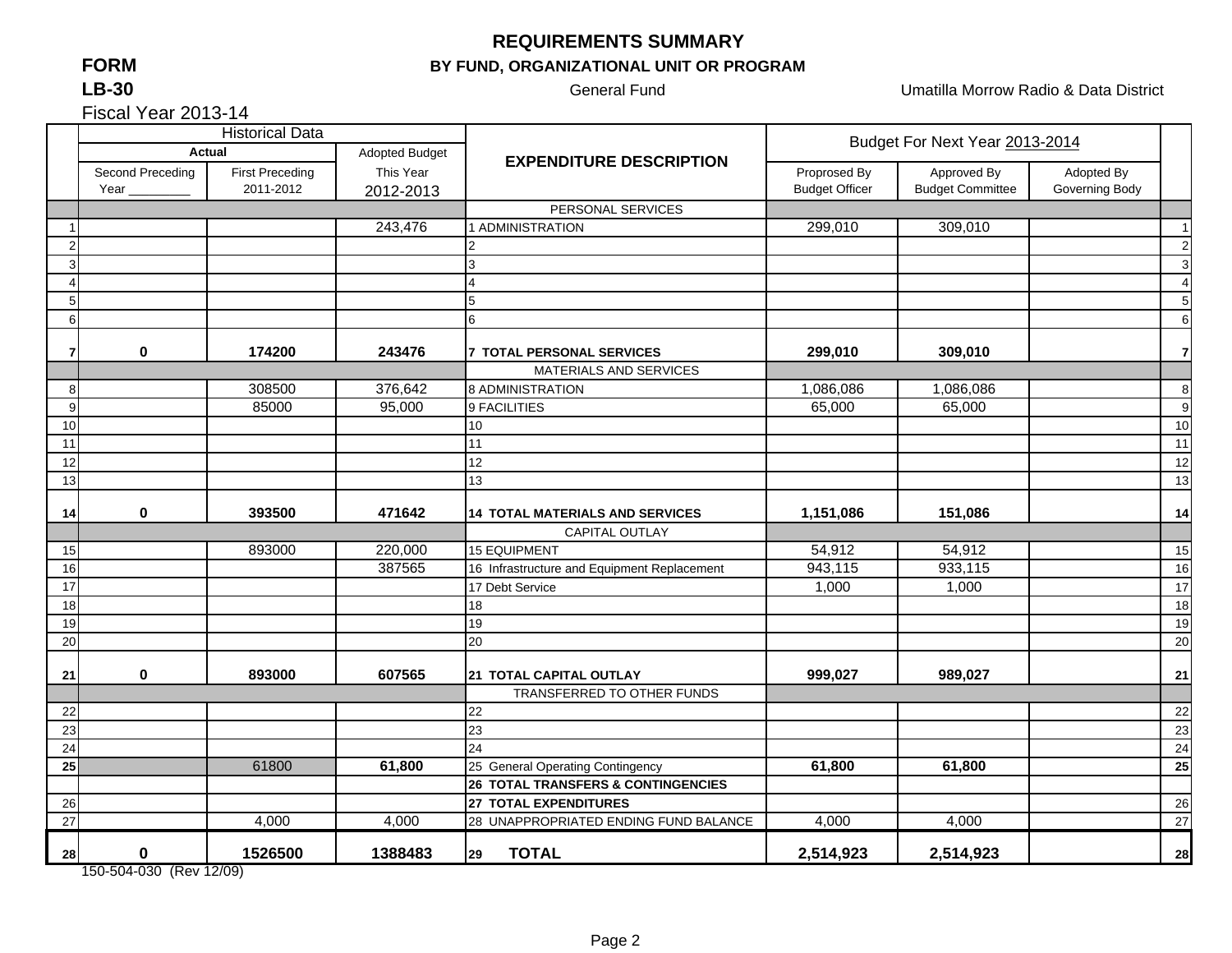## **DETAILED REQUIREMENTS**

**FORMLB-31**

#### **ADMINISTRATION** General Fund

Umatilla Morrow Radio & Data District

|                                                                                                                  | Fiscal Year 2013-14      |                                     |                        | <b>General Fund</b>                         |           |        |                                      |                                        |                              |                          |
|------------------------------------------------------------------------------------------------------------------|--------------------------|-------------------------------------|------------------------|---------------------------------------------|-----------|--------|--------------------------------------|----------------------------------------|------------------------------|--------------------------|
|                                                                                                                  |                          | <b>Historical Data</b>              |                        |                                             | Number of |        |                                      | Budget for Next Year 2013-2014         |                              |                          |
|                                                                                                                  | Actual                   |                                     | <b>Adopted Budget</b>  | <b>REQUIREMENTS DESCRIPTION</b>             | Employ-   |        |                                      |                                        |                              |                          |
|                                                                                                                  | Second Preceding<br>Year | <b>First Preceding</b><br>2011-2012 | This Year<br>2012-2013 |                                             | ees       | Range* | Proposed by<br><b>Budget Officer</b> | Approved by<br><b>Budget Committee</b> | Adopted by<br>Governing Body |                          |
| $\overline{1}$                                                                                                   |                          |                                     |                        | 1 PERSONNEL SERVICES                        |           |        |                                      |                                        |                              | $\overline{\phantom{1}}$ |
| $\boldsymbol{2}$                                                                                                 |                          | 81000                               |                        | 81,000 2 District Administrator             |           |        | 83,430                               | 83,430                                 |                              | $\overline{c}$           |
| $\mathbf{3}$                                                                                                     |                          | 36000                               |                        | 42,000 3 Administrative/Technical Assistant |           |        | 42,680                               | 42,680                                 |                              | 3                        |
| $\overline{4}$                                                                                                   |                          | 10000                               |                        | 16,000 4 Payroll Taxes                      |           |        | 45,000                               | 45,000                                 |                              | $\overline{4}$           |
| $\sqrt{5}$                                                                                                       |                          | 23000                               | 27,000 5 PERS          |                                             |           |        | 30,000                               | 40,000                                 |                              | 5                        |
| $\,6\,$                                                                                                          |                          | 24000                               |                        | 12,000 6 Medical                            |           |        | 24,000                               | 24,000                                 |                              | $6\phantom{1}6$          |
| $\overline{7}$                                                                                                   |                          | 200                                 |                        | 2,400 7 Workers Comp                        |           |        | 3,000                                | 3,000                                  |                              | $\overline{7}$           |
| $\boldsymbol{8}$                                                                                                 |                          |                                     |                        | 140 8 Life Insurance                        |           |        | 300                                  | 300                                    |                              | 8                        |
| $\boldsymbol{9}$                                                                                                 |                          |                                     |                        | 264 9 Long Term Disability Insurance        |           |        | 600                                  | 600                                    |                              | 9                        |
| 10                                                                                                               |                          |                                     |                        | 10                                          |           |        |                                      |                                        |                              | 10                       |
| 11                                                                                                               |                          |                                     |                        | 11                                          |           |        |                                      |                                        |                              | 11                       |
| 12                                                                                                               |                          |                                     |                        | 12                                          |           |        |                                      |                                        |                              | 12                       |
| 13                                                                                                               |                          |                                     |                        | 13                                          |           |        |                                      |                                        |                              | 13                       |
| 14                                                                                                               |                          |                                     |                        | 14                                          |           |        |                                      |                                        |                              | 14                       |
| 15                                                                                                               |                          |                                     |                        | 15                                          |           |        |                                      |                                        |                              | 15                       |
| $\frac{1}{16}$                                                                                                   |                          |                                     |                        | 16                                          |           |        |                                      |                                        |                              | 16                       |
| 17                                                                                                               |                          |                                     |                        | 17                                          |           |        |                                      |                                        |                              | 17                       |
| 18                                                                                                               |                          |                                     |                        | 18                                          |           |        |                                      |                                        |                              | 18                       |
| 19                                                                                                               |                          |                                     |                        | 19                                          |           |        |                                      |                                        |                              | 19                       |
| 20                                                                                                               |                          |                                     |                        | 20                                          |           |        |                                      |                                        |                              | 20                       |
| $\overline{21}$                                                                                                  |                          |                                     |                        | 21                                          |           |        |                                      |                                        |                              | 21                       |
| 22                                                                                                               |                          |                                     |                        | 22                                          |           |        |                                      |                                        |                              | $\overline{22}$          |
| 23                                                                                                               |                          |                                     |                        | 23                                          |           |        |                                      |                                        |                              | 23                       |
| 24                                                                                                               |                          |                                     |                        | 24                                          |           |        |                                      |                                        |                              | 24                       |
|                                                                                                                  |                          |                                     |                        | 25                                          |           |        |                                      |                                        |                              | 25                       |
|                                                                                                                  |                          |                                     |                        | 26                                          |           |        |                                      |                                        |                              | 26                       |
|                                                                                                                  |                          |                                     |                        | 27                                          |           |        |                                      |                                        |                              | $\overline{27}$          |
|                                                                                                                  |                          |                                     |                        | 28                                          |           |        |                                      |                                        |                              | 28                       |
|                                                                                                                  |                          |                                     |                        | 29                                          |           |        |                                      |                                        |                              | 29                       |
| $\begin{array}{r}\n 25 \\ \hline\n 26 \\ \hline\n 27 \\ \hline\n 28 \\ \hline\n 30 \\ \hline\n 31\n \end{array}$ |                          |                                     |                        | 30 TOTALS                                   |           |        | 229,010                              | 239,010                                |                              | 30                       |
|                                                                                                                  |                          |                                     |                        | 31 Ending balance (prior years)             |           |        |                                      |                                        |                              | 31                       |
| 32                                                                                                               |                          |                                     |                        | 62672 32 UNAPPROPRIATED ENDING FUND BALANCE |           |        | 70,000                               | 70,000                                 |                              | 32                       |
|                                                                                                                  |                          |                                     |                        |                                             |           |        |                                      |                                        |                              |                          |
| 33                                                                                                               | 0                        | 174200                              |                        | 243,476 33 TOTAL REQUIREMENTS               |           |        | 299,010                              | 309,010                                |                              | 33                       |

150-504-031 (Rev 12/09)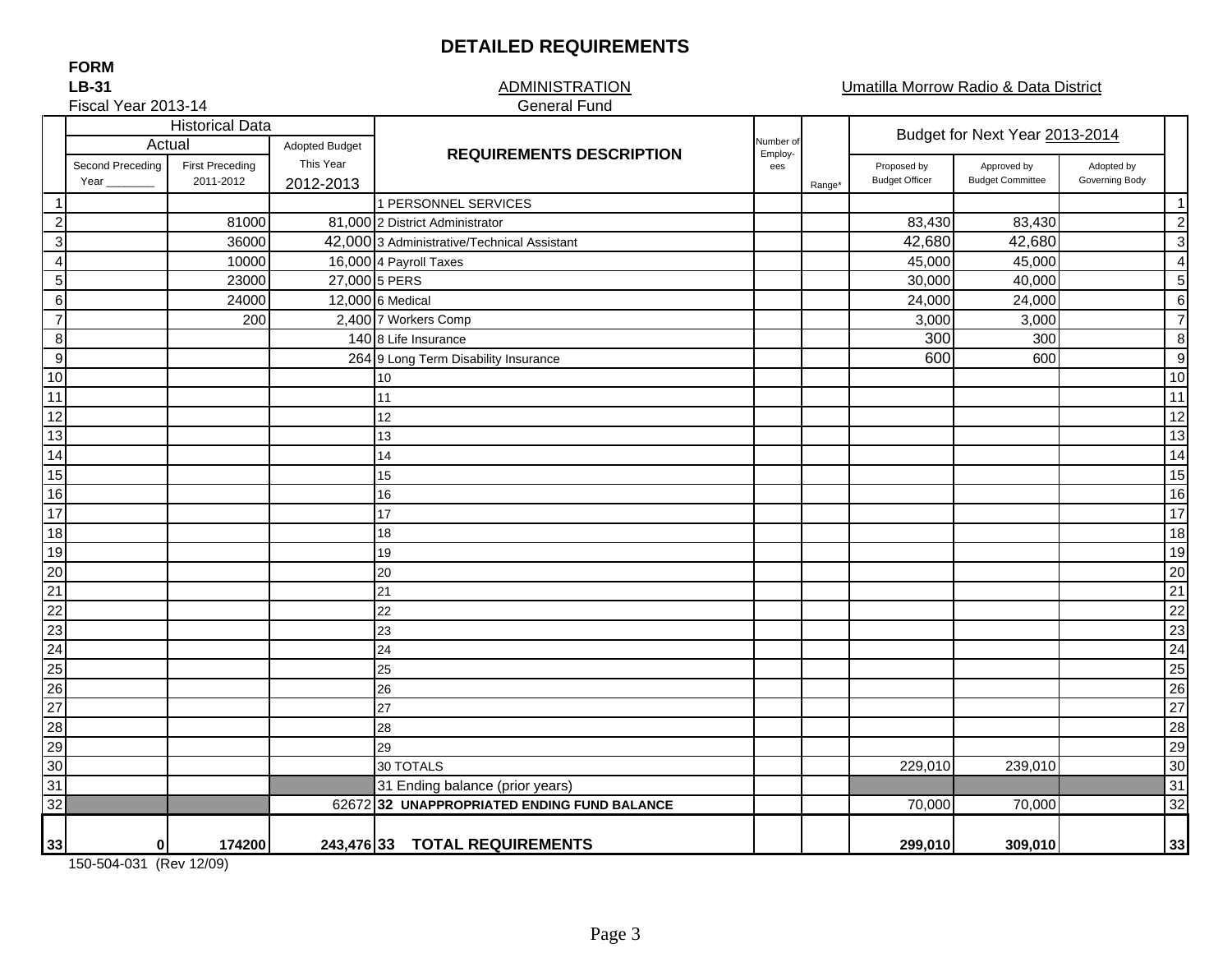#### **DETAILED REQUIREMENTS**

#### **ADMINISTRATION** General Fund

Umatilla Morrow Radio & Data District

Fiscal Year 2013-14

|                           | <b>Historical Data</b> |                        |                       |                                             |                      |                    | Budget for Next Year 2012-2013 |                         |                |                       |
|---------------------------|------------------------|------------------------|-----------------------|---------------------------------------------|----------------------|--------------------|--------------------------------|-------------------------|----------------|-----------------------|
|                           | Actual                 |                        | <b>Adopted Budget</b> | <b>REQUIREMENTS DESCRIPTION</b>             | Number<br>of Employ- |                    |                                |                         |                |                       |
|                           | Second Preceding       | <b>First Preceding</b> | This Year             |                                             | ees                  |                    | Proposed by                    | Approved by             | Adopted by     |                       |
|                           | Year                   | 2011-2012              | 2012-2013             |                                             |                      | Range <sup>*</sup> | <b>Budget Officer</b>          | <b>Budget Committee</b> | Governing Body |                       |
| $\mathbf 1$               |                        |                        |                       | 1 MATERIALS AND SERVICES                    |                      |                    |                                |                         |                | -1                    |
| $\boldsymbol{2}$          |                        | 10,000                 |                       | 10,000 2 Professional Services              |                      |                    | 10,000                         | 10,000                  |                | $\overline{2}$        |
| $\ensuremath{\mathsf{3}}$ |                        | 63,000                 |                       | 83,800 3 Voice System Maintenance           |                      |                    | 120,000                        | 120,000                 |                | 3                     |
| $\overline{4}$            |                        | 23,000                 |                       | 25,000 4 IT Sevices                         |                      |                    | 25,000                         | 25,000                  |                | $\boldsymbol{\Delta}$ |
| $\sqrt{5}$                |                        | 50,000                 |                       | 55,000 5 Microwave System Maintenance       |                      |                    | 45,000                         | 45,000                  |                | 5                     |
| $\,6\,$                   |                        | 7,000                  |                       | 10,000 6 Subscriber Unit Maintenance        |                      |                    | 10,000                         | 10,000                  |                | 6                     |
| $\overline{7}$            |                        | 8,000                  |                       | 8,000 7 Office Supplies and Maintenance     |                      |                    | 5,000                          | 5,000                   |                | -7                    |
| $\infty$                  |                        | 4,000                  |                       | 1.500 8 Notifications and Publication       |                      |                    | 1,500                          | 1,500                   |                | 8                     |
| 9                         |                        | 15,000                 |                       | 15,000 9 Training/Travel                    |                      |                    | 15,000                         | 15,000                  |                | -9                    |
| 10                        |                        | 7,000                  |                       | 9,000 10 Office Space Rent                  |                      |                    | 9,000                          | 9,000                   |                | 10                    |
| 11                        |                        | 1,000                  |                       | 1.000 11 Warehouse Rent                     |                      |                    | $\Omega$                       | $\Omega$                |                | 11                    |
| $\overline{12}$           |                        | 1,200                  |                       | 200112 Dues/Fees                            |                      |                    | 200                            | 200                     |                | 12                    |
| 13                        |                        | 600                    |                       | 600 13 Subscriber Unit Software Maintenance |                      |                    | 600                            | 600                     |                | 13                    |
| 14                        |                        | 40,000                 |                       | 40,000 14 Insurance/ Board Bonding          |                      |                    | 29,000                         | 29,000                  |                | 14                    |
| 15                        |                        | 10,000                 |                       | 6,000 15 Annual Audit                       |                      |                    | 6,000                          | 6,000                   |                | 15                    |
| 16                        |                        | 5,000                  |                       | 5,000 16 Quarterly Bookkeeping Review       |                      |                    | $\Omega$                       | $\Omega$                |                | 16                    |
| 17                        |                        | 3,800                  |                       | 3,500 17 Elections                          |                      |                    | 3,500                          | 3,500                   |                | 17                    |
| 18                        |                        | 3,600                  |                       | 1,800 18 Cell Phone and Data Card           |                      |                    | 1,800                          | 1,800                   |                | 18                    |
| 19                        |                        | 300                    |                       | 600 19 Protective Clothing and Equipment    |                      |                    | 600                            | 600                     |                | 19                    |
| 20                        |                        | 1,000                  |                       | 1,500 20 Test Equipment Maintenance         |                      |                    | 1,700                          | 1,700                   |                | 20                    |
| 21                        |                        | 20,000                 |                       | 68,100 21 Vehicle Expenses                  |                      |                    | 27,000                         | 27,000                  |                | 21                    |
| 22                        |                        | 5,000                  |                       | 5,000 22 Legal Expenses                     |                      |                    | 5,000                          | 5,000                   |                | 22                    |
| 23                        |                        | 5,000                  |                       | 1,500 23 Board Expenses                     |                      |                    | 1,000                          | 1,000                   |                | 23                    |
| 24                        |                        | 25,000                 |                       | 3,600 24 Bookkeeping                        |                      |                    | 2,800                          | 2,800                   |                | 24                    |
| 25                        |                        |                        |                       | 25 Bi-County Computer Aided Dispatch System |                      |                    | 738,536                        | 738536                  |                | 25                    |
| 26                        |                        |                        |                       | 26                                          |                      |                    |                                |                         |                | 26                    |
| $\overline{27}$           |                        |                        |                       | 27                                          |                      |                    |                                |                         |                | 27                    |
| 28                        |                        |                        |                       | 28                                          |                      |                    |                                |                         |                | 28                    |
|                           |                        |                        |                       | 29                                          |                      |                    |                                |                         |                | 29                    |
| $\frac{29}{30}$           |                        |                        |                       | 30 Totals                                   |                      |                    | 1,058,236                      | 1,058,236               |                | 30                    |
| 31                        |                        |                        |                       | 31 Ending balance (prior years)             |                      |                    |                                |                         |                | 31                    |
| 32                        |                        |                        |                       | 32 UNAPPROPRIATED ENDING FUND BALANCE       |                      |                    | 27,850                         | 27,850                  |                | 32                    |
|                           |                        |                        |                       |                                             |                      |                    |                                |                         |                |                       |
| 33                        | 0                      | 308500                 |                       | 355700 33 TOTAL REQUIREMENTS                |                      |                    | 1,086,086                      | 1,086,086               |                | 33                    |

150-504-031 (Rev 12/09)

**FORMLB-31**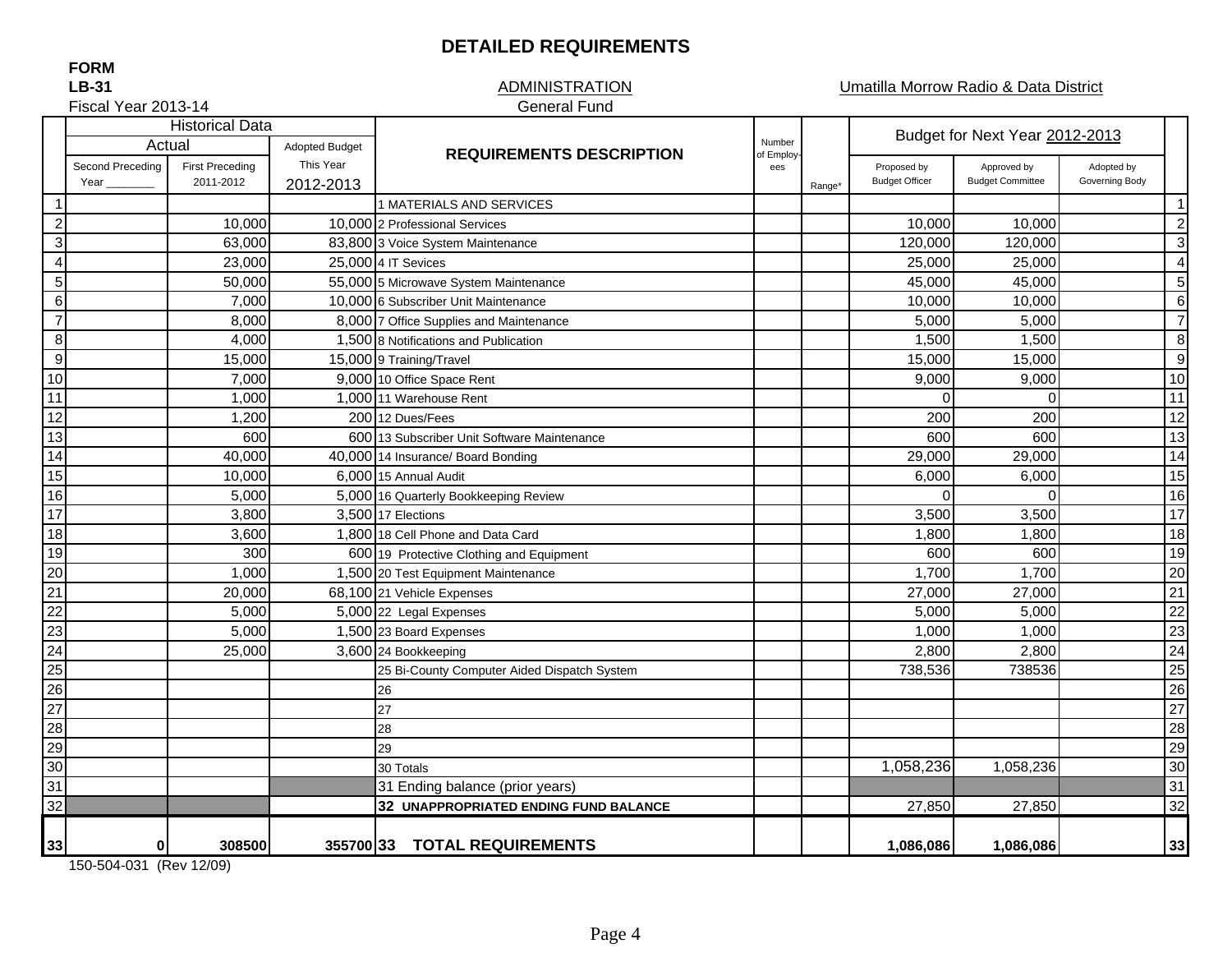## **DETAILED EXPENDITURES**

| LB-31                                                 |                          |                                     |                        | Facilities                            |                  |        |                                      | Umatilla Morrow Radio & Data District  |                              |                  |
|-------------------------------------------------------|--------------------------|-------------------------------------|------------------------|---------------------------------------|------------------|--------|--------------------------------------|----------------------------------------|------------------------------|------------------|
| Fiscal Year 2013-14                                   |                          |                                     |                        | <b>General Fund</b>                   |                  |        |                                      |                                        |                              |                  |
|                                                       | Actual                   | <b>Historical Data</b>              | <b>Adopted Budget</b>  |                                       | Number           |        | Budget for Next Year 2013-2014       |                                        |                              |                  |
|                                                       | Second Preceding<br>Year | <b>First Preceding</b><br>2011-2012 | This Year<br>2012-2013 | <b>REQUIREMENTS DESCRIPTION</b>       | of Employ<br>ees | Range* | Proposed by<br><b>Budget Officer</b> | Approved by<br><b>Budget Committee</b> | Adopted by<br>Governing Body |                  |
| -1                                                    |                          |                                     |                        | 1 FACILITIES                          |                  |        |                                      |                                        |                              | $\mathbf 1$      |
| $\overline{c}$                                        |                          | 55000                               |                        | 55,000 2 Site Leases                  |                  |        | 35,000                               | 35,000                                 |                              | $\overline{2}$   |
| $\mathbf{3}$                                          |                          | 30000                               |                        | 30,000 3 Site Maintenance             |                  |        | 20,000                               | 20,000                                 |                              | $\sqrt{3}$       |
| $\overline{4}$                                        |                          |                                     |                        |                                       |                  |        |                                      |                                        |                              | $\overline{4}$   |
| 5                                                     |                          |                                     |                        | 5                                     |                  |        |                                      |                                        |                              | $\mathbf 5$      |
| $\,6\,$                                               |                          |                                     |                        | 6                                     |                  |        |                                      |                                        |                              | 6                |
| $\overline{7}$                                        |                          |                                     |                        |                                       |                  |        |                                      |                                        |                              | $\overline{7}$   |
| 8                                                     |                          |                                     |                        | 8                                     |                  |        |                                      |                                        |                              | $\bf 8$          |
| $\boldsymbol{9}$                                      |                          |                                     |                        | 9                                     |                  |        |                                      |                                        |                              | $\boldsymbol{9}$ |
| 10                                                    |                          |                                     |                        | 10                                    |                  |        |                                      |                                        |                              | 10               |
| 11                                                    |                          |                                     |                        | 11                                    |                  |        |                                      |                                        |                              | 11               |
|                                                       |                          |                                     |                        | 12                                    |                  |        |                                      |                                        |                              | 12               |
|                                                       |                          |                                     |                        | 13                                    |                  |        |                                      |                                        |                              | 13               |
|                                                       |                          |                                     |                        | 14                                    |                  |        |                                      |                                        |                              | 14               |
| $\frac{12}{13}$<br>$\frac{13}{15}$<br>$\frac{15}{16}$ |                          |                                     |                        | 15                                    |                  |        |                                      |                                        |                              | 15               |
|                                                       |                          |                                     |                        | 16                                    |                  |        |                                      |                                        |                              | 16               |
|                                                       |                          |                                     |                        | 17                                    |                  |        |                                      |                                        |                              | 17               |
|                                                       |                          |                                     |                        | 18                                    |                  |        |                                      |                                        |                              | 18               |
|                                                       |                          |                                     |                        | 19                                    |                  |        |                                      |                                        |                              | 19               |
|                                                       |                          |                                     |                        | 20                                    |                  |        |                                      |                                        |                              | 20               |
|                                                       |                          |                                     |                        | 21                                    |                  |        |                                      |                                        |                              | $\overline{21}$  |
|                                                       |                          |                                     |                        | 22                                    |                  |        |                                      |                                        |                              | 22               |
|                                                       |                          |                                     |                        | 23                                    |                  |        |                                      |                                        |                              | 23               |
|                                                       |                          |                                     |                        | 24                                    |                  |        |                                      |                                        |                              | $\overline{24}$  |
|                                                       |                          |                                     |                        | 25                                    |                  |        |                                      |                                        |                              | 25               |
| 17 18 19 20 21 22 23 24 25 26 27 28 29 30 31          |                          |                                     |                        | 26                                    |                  |        |                                      |                                        |                              | 26               |
|                                                       |                          |                                     |                        | 27                                    |                  |        |                                      |                                        |                              | 27               |
|                                                       |                          |                                     |                        | 28                                    |                  |        |                                      |                                        |                              | 28               |
|                                                       |                          |                                     |                        | 29                                    |                  |        |                                      |                                        |                              | 29               |
|                                                       |                          |                                     |                        | 30                                    |                  |        |                                      |                                        |                              | 30               |
|                                                       |                          |                                     |                        | 31 Ending balance (prior years)       |                  |        |                                      |                                        |                              | 31               |
| 32                                                    |                          |                                     |                        | 32 UNAPPROPRIATED ENDING FUND BALANCE |                  |        | 10,000                               | 10,000                                 |                              | 32               |
| 33                                                    | $\pmb{0}$                | 85000                               |                        | 85000 33 TOTAL REQUIREMENTS           |                  |        | 65,000                               | 65,000                                 |                              | 33               |

150-504-031 (Rev 12/09)

**FORMLB-31**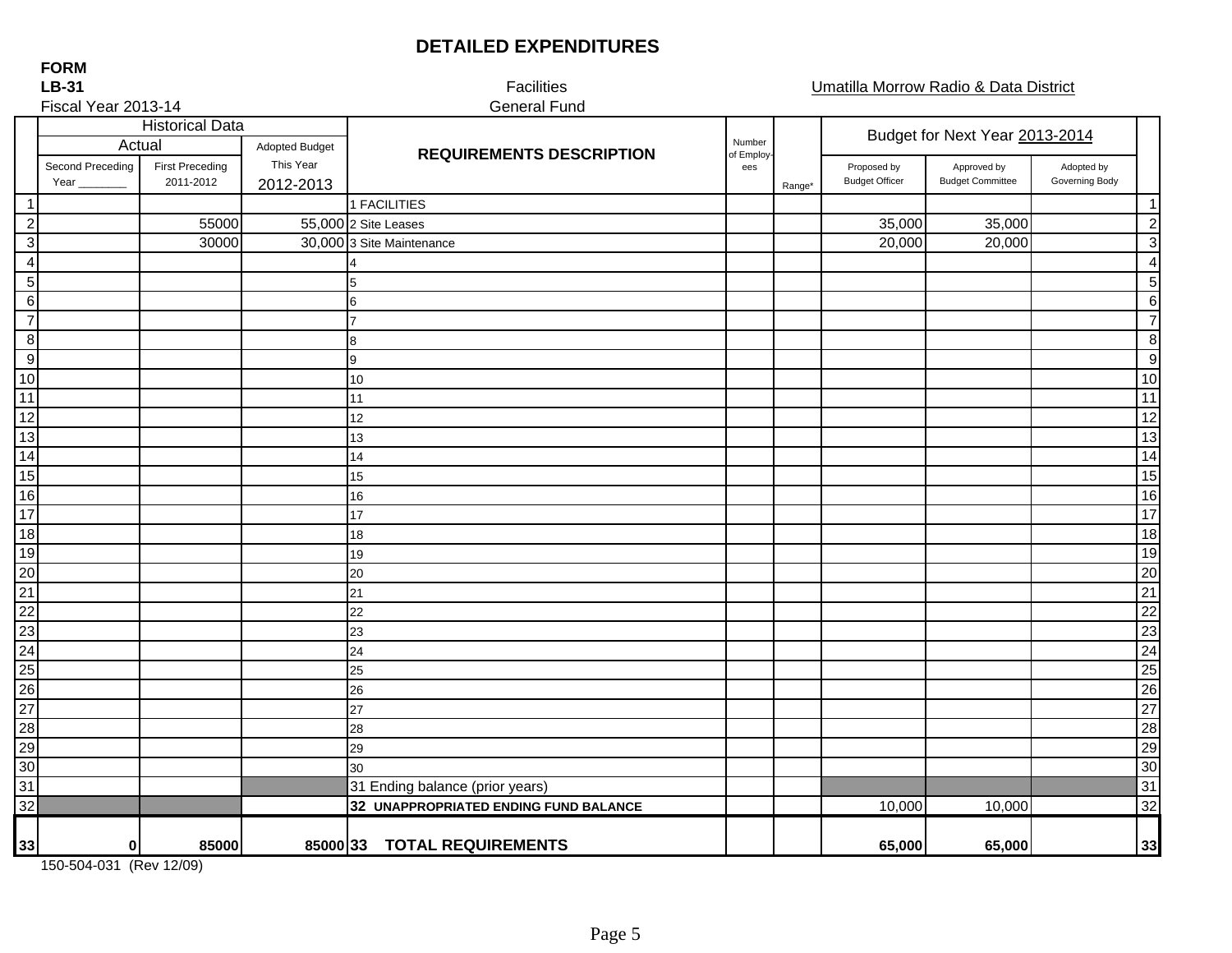## **DETAILED EXPENDITURES**

Equipment Umatilla Morrow Radio & Data District

| Fiscal Year 2013-14                                |                          |                                     |                                                 | <b>General Fund</b>                                      |                   |                                |                                      |                                        |                              |                         |
|----------------------------------------------------|--------------------------|-------------------------------------|-------------------------------------------------|----------------------------------------------------------|-------------------|--------------------------------|--------------------------------------|----------------------------------------|------------------------------|-------------------------|
| Actual                                             |                          | <b>Historical Data</b>              |                                                 | Number                                                   |                   | Budget for Next Year 2012-2013 |                                      |                                        |                              |                         |
|                                                    | Second Preceding<br>Year | <b>First Preceding</b><br>2011-2012 | <b>Adopted Budget</b><br>This Year<br>2012-2013 | <b>REQUIREMENTS DESCRIPTION</b>                          | of Employ-<br>ees | Range*                         | Proposed by<br><b>Budget Officer</b> | Approved by<br><b>Budget Committee</b> | Adopted by<br>Governing Body |                         |
| $\overline{1}$                                     |                          |                                     |                                                 | 1 EQUIPMENT                                              |                   |                                |                                      |                                        |                              | $\overline{\mathbf{1}}$ |
| $\overline{c}$                                     |                          | 85000                               |                                                 | 85,000 2 Site Equipment                                  |                   |                                | 24,912                               | 24,912                                 |                              | $\overline{2}$          |
| $\overline{3}$                                     |                          | 78000                               |                                                 | 60,000 3 Field Equipment (Mobile, Portable, Pager Units) |                   |                                | 20,000                               | 20,000                                 |                              | 3                       |
| $\overline{4}$                                     |                          | 30000                               |                                                 | 30,000 4 Interoperablity Equipment                       |                   |                                | 10,000                               | 10,000                                 |                              | $\overline{4}$          |
| $\overline{5}$                                     |                          | 700000                              |                                                 | 5 Alpha Numeric Paging System                            |                   |                                |                                      |                                        |                              | 5                       |
|                                                    |                          |                                     |                                                 | 45000 6 Channel Bank Upgrade Project                     |                   |                                |                                      |                                        |                              | 6                       |
| $\frac{6}{7}$                                      |                          |                                     |                                                 |                                                          |                   |                                |                                      |                                        |                              | $\overline{7}$          |
| $\frac{8}{9}$                                      |                          |                                     |                                                 | 8                                                        |                   |                                |                                      |                                        |                              | 8                       |
|                                                    |                          |                                     |                                                 | 9                                                        |                   |                                |                                      |                                        |                              | 9                       |
| $\frac{10}{11}$                                    |                          |                                     |                                                 | 10                                                       |                   |                                |                                      |                                        |                              | 10                      |
|                                                    |                          |                                     |                                                 | 11                                                       |                   |                                |                                      |                                        |                              | 11                      |
|                                                    |                          |                                     |                                                 | 12                                                       |                   |                                |                                      |                                        |                              | 12                      |
| $\overline{13}$                                    |                          |                                     |                                                 | 13                                                       |                   |                                |                                      |                                        |                              | 13                      |
| $\overline{14}$                                    |                          |                                     |                                                 | 14                                                       |                   |                                |                                      |                                        |                              | 14                      |
| 15                                                 |                          |                                     |                                                 | 15                                                       |                   |                                |                                      |                                        |                              | 15                      |
|                                                    |                          |                                     |                                                 | 16                                                       |                   |                                |                                      |                                        |                              | 16                      |
|                                                    |                          |                                     |                                                 | 17                                                       |                   |                                |                                      |                                        |                              | 17                      |
|                                                    |                          |                                     |                                                 | 18                                                       |                   |                                |                                      |                                        |                              | 18                      |
|                                                    |                          |                                     |                                                 | 19                                                       |                   |                                |                                      |                                        |                              | 19                      |
|                                                    |                          |                                     |                                                 | 20                                                       |                   |                                |                                      |                                        |                              | 20                      |
|                                                    |                          |                                     |                                                 | 21                                                       |                   |                                |                                      |                                        |                              | 21                      |
|                                                    |                          |                                     |                                                 | 22                                                       |                   |                                |                                      |                                        |                              | $\overline{22}$         |
|                                                    |                          |                                     |                                                 | 23                                                       |                   |                                |                                      |                                        |                              | 23                      |
|                                                    |                          |                                     |                                                 | 24                                                       |                   |                                |                                      |                                        |                              | 24                      |
|                                                    |                          |                                     |                                                 | 25                                                       |                   |                                |                                      |                                        |                              | 25                      |
|                                                    |                          |                                     |                                                 | 26                                                       |                   |                                |                                      |                                        |                              | 26                      |
|                                                    |                          |                                     |                                                 | 27                                                       |                   |                                |                                      |                                        |                              | 27                      |
|                                                    |                          |                                     |                                                 | 28                                                       |                   |                                |                                      |                                        |                              | 28                      |
|                                                    |                          |                                     |                                                 | 29                                                       |                   |                                |                                      |                                        |                              | 29                      |
|                                                    |                          |                                     |                                                 | 30                                                       |                   |                                |                                      |                                        |                              | 30                      |
|                                                    |                          |                                     |                                                 | 31 Ending balance (prior years)                          |                   |                                |                                      |                                        |                              | 31                      |
| 16 17 18 19 20 11 22 23 24 25 26 27 28 29 30 31 32 |                          |                                     |                                                 | 32 UNAPPROPRIATED ENDING FUND BALANCE                    |                   |                                |                                      |                                        |                              | $\frac{32}{2}$          |
| 33                                                 | $\bf{0}$                 | 893000                              |                                                 | 220000 33 TOTAL REQUIREMENTS                             |                   |                                | 54,912                               | 54,912                                 |                              | 0 <sup>33</sup>         |

150-504-031 (Rev 12/09)

**FORM**

# **LB-31**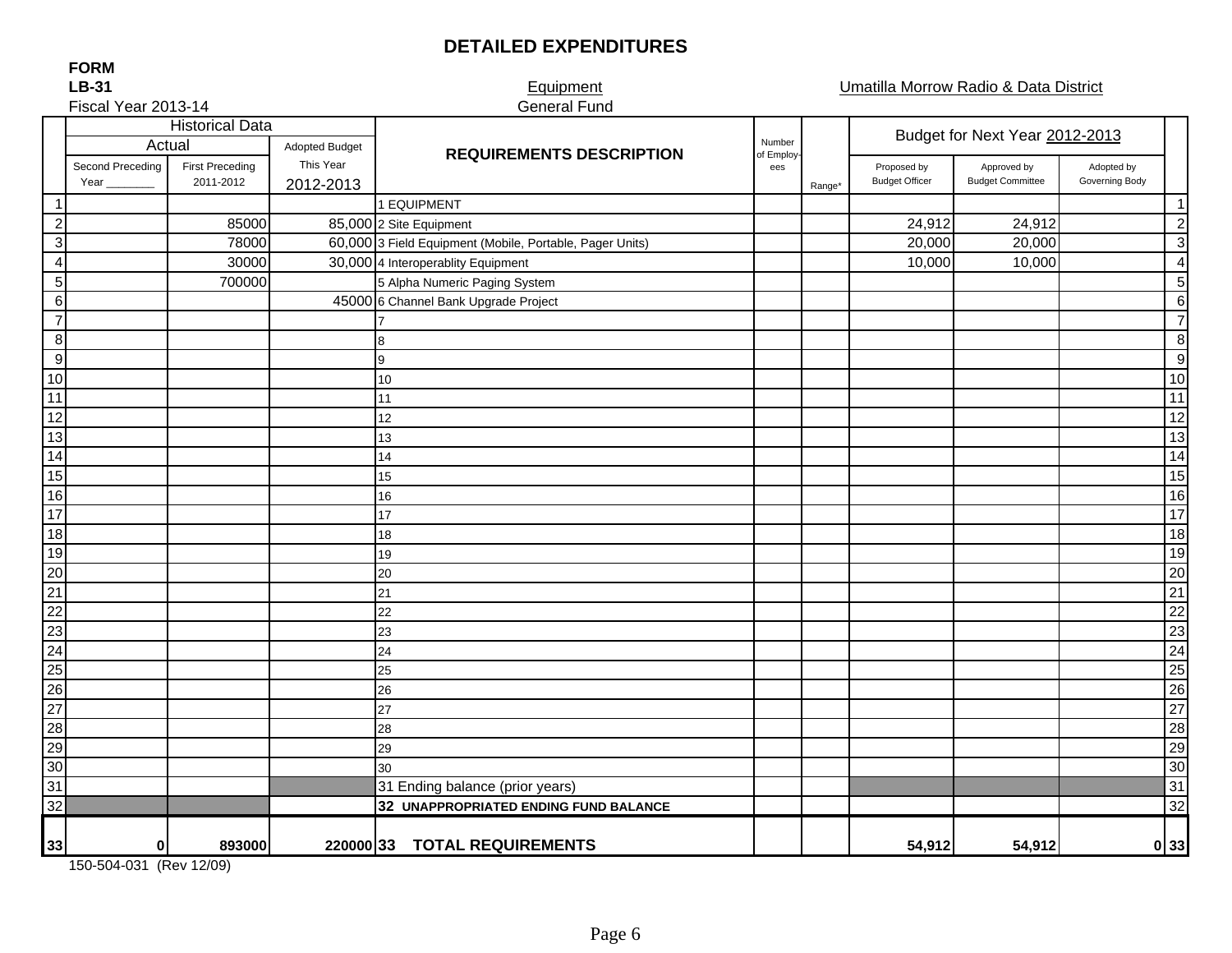## **DETAILED REQUIREMENTS**

Umatilla Morrow Radio & Data District

Fiscal Year 2013-14

**FORMLB-31**

Infrastructure and Equipment Replacement General Fund

|                  |                          | <b>Historical Data</b>         |                        |                                                   | Budget for Next Year 2013-2014       |                                        |                              |                 |  |
|------------------|--------------------------|--------------------------------|------------------------|---------------------------------------------------|--------------------------------------|----------------------------------------|------------------------------|-----------------|--|
|                  | Actual                   |                                | Adopted Budget         | <b>REQUIREMENTS DESCRIPTION</b>                   |                                      |                                        |                              |                 |  |
|                  | Second Preceding<br>Year | <b>First Preceding</b><br>Year | This Year<br>2012-2013 |                                                   | Proposed by<br><b>Budget Officer</b> | Approved by<br><b>Budget Committee</b> | Adopted by<br>Governing Body |                 |  |
| $\overline{1}$   |                          |                                |                        | 387565 1 Infrastructure and Equipment Replacement | 943,115                              | 933,115                                |                              | $\overline{1}$  |  |
| $\overline{2}$   |                          |                                |                        | 2                                                 |                                      |                                        |                              | $\overline{c}$  |  |
| $\mathbf{3}$     |                          |                                |                        | 3                                                 |                                      |                                        |                              | 3               |  |
| $\overline{4}$   |                          |                                |                        | 4                                                 |                                      |                                        |                              | $\overline{4}$  |  |
| $\overline{5}$   |                          |                                |                        | 5                                                 |                                      |                                        |                              | 5               |  |
| $\,6$            |                          |                                |                        | 6                                                 |                                      |                                        |                              | 6               |  |
| $\overline{7}$   |                          |                                |                        | 7                                                 |                                      |                                        |                              | $\overline{7}$  |  |
| $\boldsymbol{8}$ |                          |                                |                        | 8                                                 |                                      |                                        |                              | 8               |  |
| $\boldsymbol{9}$ |                          |                                |                        | 9                                                 |                                      |                                        |                              | 9               |  |
| 10               |                          |                                |                        | 10                                                |                                      |                                        |                              | 10              |  |
| $\overline{11}$  |                          |                                |                        | 11                                                |                                      |                                        |                              | 11              |  |
| 12               |                          |                                |                        | 12                                                |                                      |                                        |                              | $\overline{12}$ |  |
| 13               |                          |                                |                        | 13                                                |                                      |                                        |                              | 13              |  |
| $\overline{14}$  |                          |                                |                        | 14                                                |                                      |                                        |                              | 14              |  |
| $\overline{15}$  |                          |                                |                        | 15                                                |                                      |                                        |                              | 15              |  |
| 16               |                          |                                |                        | 16                                                |                                      |                                        |                              | 16              |  |
| $\frac{1}{17}$   |                          |                                |                        | 17                                                |                                      |                                        |                              | 17              |  |
| $\overline{18}$  |                          |                                |                        | 18                                                |                                      |                                        |                              | 18              |  |
| 19               |                          |                                |                        | 19                                                |                                      |                                        |                              | 19              |  |
| $\overline{20}$  |                          |                                |                        | 20                                                |                                      |                                        |                              | 20              |  |
| $\overline{21}$  |                          |                                |                        | 21                                                |                                      |                                        |                              | 21              |  |
| $\overline{22}$  |                          |                                |                        | 22                                                |                                      |                                        |                              | 22              |  |
| $\frac{23}{24}$  |                          |                                |                        | 23                                                |                                      |                                        |                              | 23              |  |
|                  |                          |                                |                        | 24                                                |                                      |                                        |                              | 24              |  |
| $\frac{25}{25}$  |                          |                                |                        | 25                                                |                                      |                                        |                              | 25              |  |
|                  |                          |                                |                        | 26                                                |                                      |                                        |                              | 26              |  |
| $\overline{27}$  |                          |                                |                        | 27                                                |                                      |                                        |                              | $\overline{27}$ |  |
| $\overline{28}$  |                          |                                |                        | 28                                                |                                      |                                        |                              | 28              |  |
| 29               |                          |                                |                        | 29                                                |                                      |                                        |                              | 29              |  |
| 30               |                          |                                |                        | 30                                                |                                      |                                        |                              | 30              |  |
| 31               |                          |                                |                        | 31 Ending balance (prior years)                   |                                      |                                        |                              | 31              |  |
| $\overline{32}$  |                          |                                |                        | 32 UNAPPROPRIATED ENDING FUND BALANCE             |                                      |                                        |                              | 32              |  |
| 33               | 0                        | 0                              | 387565 33              | <b>TOTAL REQUIREMENTS</b>                         | 943,115                              | 933,115                                |                              | 0 33            |  |

150-504-031 (Rev 12/09)